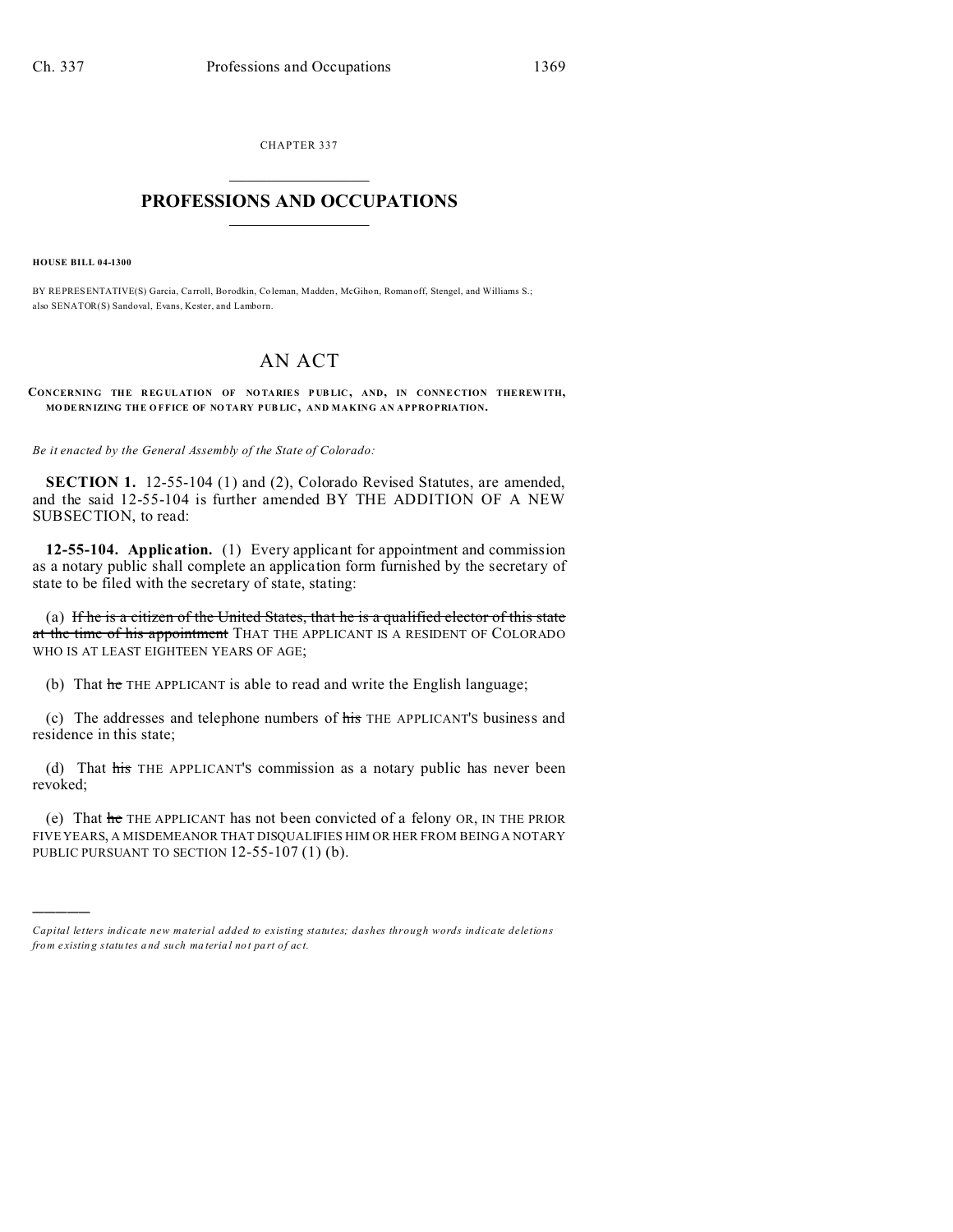(2) The application shall include a handwritten sample of the applicant's official signature, which contains the applicant's TYPED legal name, and the affirmation as provided in section 12-55-105. THE APPLICATION MAY ALSO CONTAIN THE APPLICANT'S ELECTRONIC SIGNATURE IF THE APPLICANT IS ISSUED A JOURNAL.

(3) SUBJECT TO SUBSECTION (2) OF THIS SECTION, THE SECRETARY OF STATE SHALL ENSURE, AT THE EARLIEST PRACTICABLE TIME, THAT AN APPLICATION PURSUANT TO THIS ARTICLE MAY BE DELIVERED ELECTRONICALLY. ALL SUCH APPLICATIONS SHALL BE STORED BY THE SECRETARY OF STATE IN A MEDIUM THAT IS RETRIEVABLE BY THE SECRETARY OF STATE IN PERCEIVABLE FORM.

**SECTION 2.** The introductory portion to 12-55-107 (1) and 12-55-107 (1) (b) and (4), Colorado Revised Statutes, are amended to read:

**12-55-107. Revocation of commission.** (1) The secretary of state or the secretary of state's designee may SHALL deny the application of any person for appointment or reappointment, or revoke the commission of any notary public during such notary's term of appointment, if the notary public:

(b) Is convicted of official misconduct under the provisions of this part 1 or any felony OR, IN THE PRIOR FIVE YEARS, A MISDEMEANOR INVOLVING DISHONESTY;

(4) A person whose notary commission has been revoked pursuant to the provisions of this part 1 may subsequently NOT apply for OR RECEIVE A commission and appointment as a notary. after seven years have elapsed from the date of such revocation.

**SECTION 3.** 12-55-106.5 (1), Colorado Revised Statutes, is amended to read:

**12-55-106.5. Notary's electronic signature - secretary of state.** (1) In every instance, the electronic signature of a notary public shall contain OR BE ACCOMPANIED BY the following elements, all of which shall be immediately perceptible and reproducible in the electronic record to which the notary's electronic signature is attached: The notary's name; the words "NOTARY PUBLIC" and "STATE OF COLORADO"; A DOCUMENT AUTHENTICATION NUMBER ISSUED BY THE SECRETARY OF STATE; and the words "my commission expires" followed by the expiration date of the notary's commission. A notary's electronic signature shall conform to any standards promulgated by the secretary of state.

**SECTION 4.** 12-55-102, Colorado Revised Statutes, is amended BY THE ADDITION OF A NEW SUBSECTION to read:

**12-55-102. Definitions.** As used in this part 1, unless the context otherwise requires:

(1.4) "MISDEMEANOR INVOLVING DISHONESTY" MEANS A VIOLATION OF, OR A CONSPIRACY TO VIOLATE, A CIVIL OR CRIMINAL LAW INVOLVING FRAUD, DISHONESTY, BRIBERY, PERJURY, LARCENY, THEFT, ROBBERY, EXTORTION, FORGERY, COUNTERFEITING,EMBEZZLEMENT, MISAPPROPRIATION OF PROPERTY, OR ANY OTHER OFFENSE ADVERSELY AFFECTING SUCH PERSON'S FITNESS TO SERVE AS A NOTARY PUBLIC.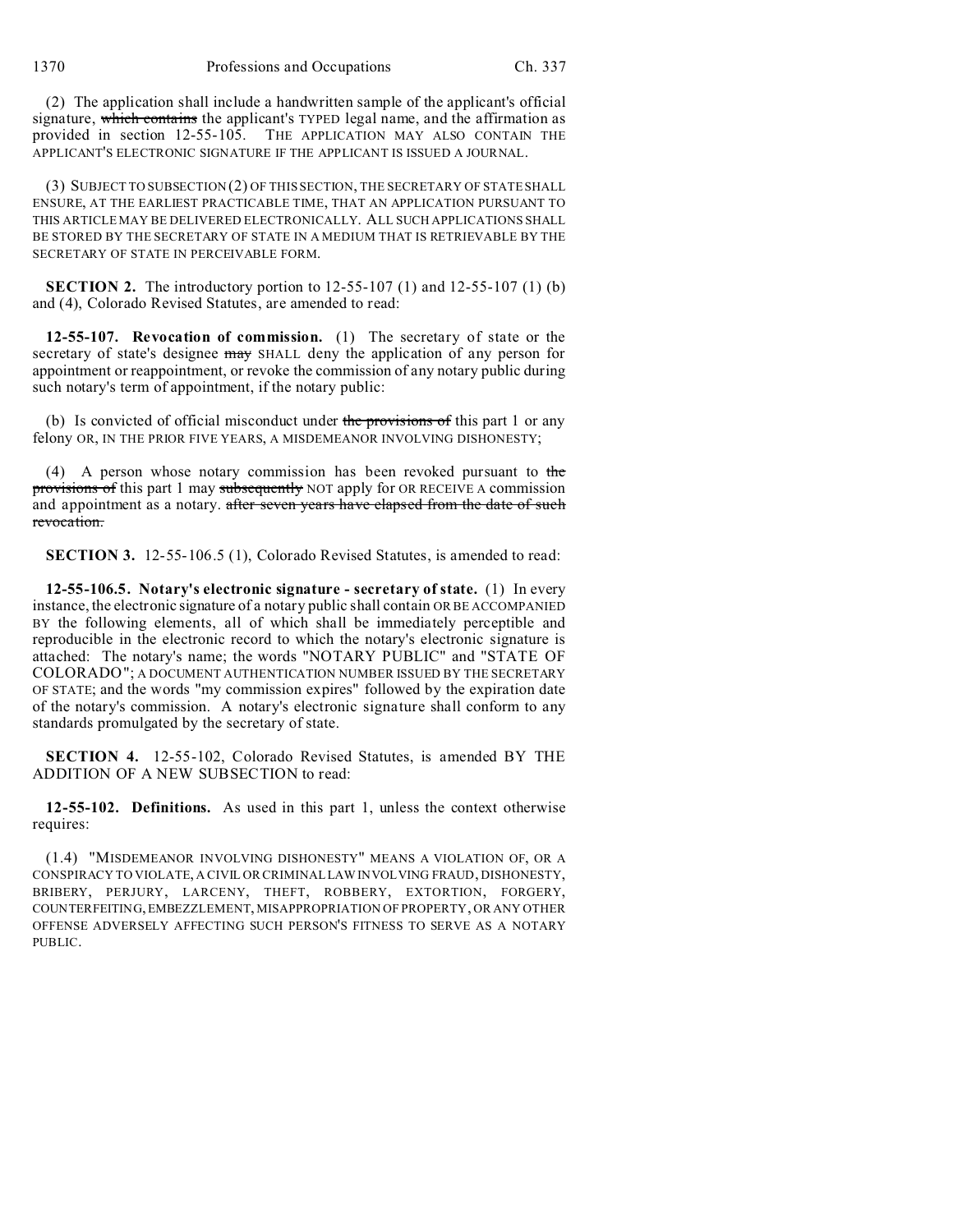**SECTION 5.** 12-55-111 (2) (e.5), Colorado Revised Statutes, is amended, and the said 12-55-111 is further amended BY THE ADDITION OF A NEW SUBSECTION, to read:

**12-55-111. Journal.** (2) For each notarial act, a notary's journal may contain the following information:

 $(e.5)$  A certificate of authentication of each notarized electronic signature by the provider of the electronic signature or each person whose oath, affirmation, acknowledgment, affidavit, declaration, deposition, protest, verification, or other statement is taken;

(4) EXCEPT AS OTHERWISE EXEMPTED BY PARAGRAPH (a) OF SUBSECTION (3) OF THIS SECTION OR BY ANOTHER LAW OF THIS STATE, FOR EACH ELECTRONIC RECORD OR DOCUMENT SIGNED BY THE NOTARY PUBLIC, THE NOTARY PUBLIC SHALL RECORD THE DOCUMENT AUTHENTICATION NUMBER ISSUED BY THESECRETARY OF STATE FOR EACH DOCUMENT AUTHENTICATED IN THE JOURNAL PURSUANT TO THIS SECTION.

**SECTION 6.** 12-55-112 (4.5), Colorado Revised Statutes, is amended to read:

**12-55-112. Official signature - rubber stamp seal - seal embosser - notary's electronic signature.** (4.5) In the case of notarization of an electronic record, the application of a notary's electronic signature in lieu of a handwritten signature and rubber stamp seal or seal embosser is sufficient. A NOTARY SHALL NOT USE AN ELECTRONIC SIGNATURE UNLESS:

(a) THE NOTARY USES A JOURNAL IF MAINTAINING SUCH JOURNAL IS REQUIRED BY SECTION 12-55-111; AND

(b) THE NOTARY ATTACHES TO THE DOCUMENT A DOCUMENT AUTHENTICATION NUMBER ISSUED BY THE SECRETARY OF STATE.

**SECTION 7.** 12-55-121, Colorado Revised Statutes, is amended BY THE ADDITION OF A NEW SUBSECTION to read:

**12-55-121. Fees.** (2) IN LIEU OF THE FEE AUTHORIZED IN SUBSECTION (1) OF THIS SECTION, A NOTARY PUBLIC MAY CHARGE A FEE, NOT TO EXCEED TEN DOLLARS, FOR THE NOTARY'S ELECTRONIC SIGNATURE.

**SECTION 8.** 38-35-106, Colorado Revised Statutes, is amended BY THE ADDITION OF A NEW SUBSECTION to read:

**38-35-106. Deeds - acknowledgment, absent or defective - notice - deemed proper, when.** (3) A DOCUMENT REQUIRED OR PERMITTED TO BE ACKNOWLEDGED AFFECTING TITLE TO REAL PROPERTY THAT IS SIGNED IN A PERSON'S OFFICIAL CAPACITY BY A PUBLIC TRUSTEE, COUNTY TREASURER, COUNTY SHERIFF, OR A DEPUTY OF SUCH AN OFFICIAL ACTING FOR THAT OFFICIAL THAT CONTAINS THE SEAL OF SUCH AN OFFICIAL SHALL BE DEEMED TO HAVE BEEN PROPERLY ACKNOWLEDGED.

**SECTION 9. Appropriation.** In addition to any other appropriation, there is hereby appropriated, out of any moneys in the notary administration cash fund created